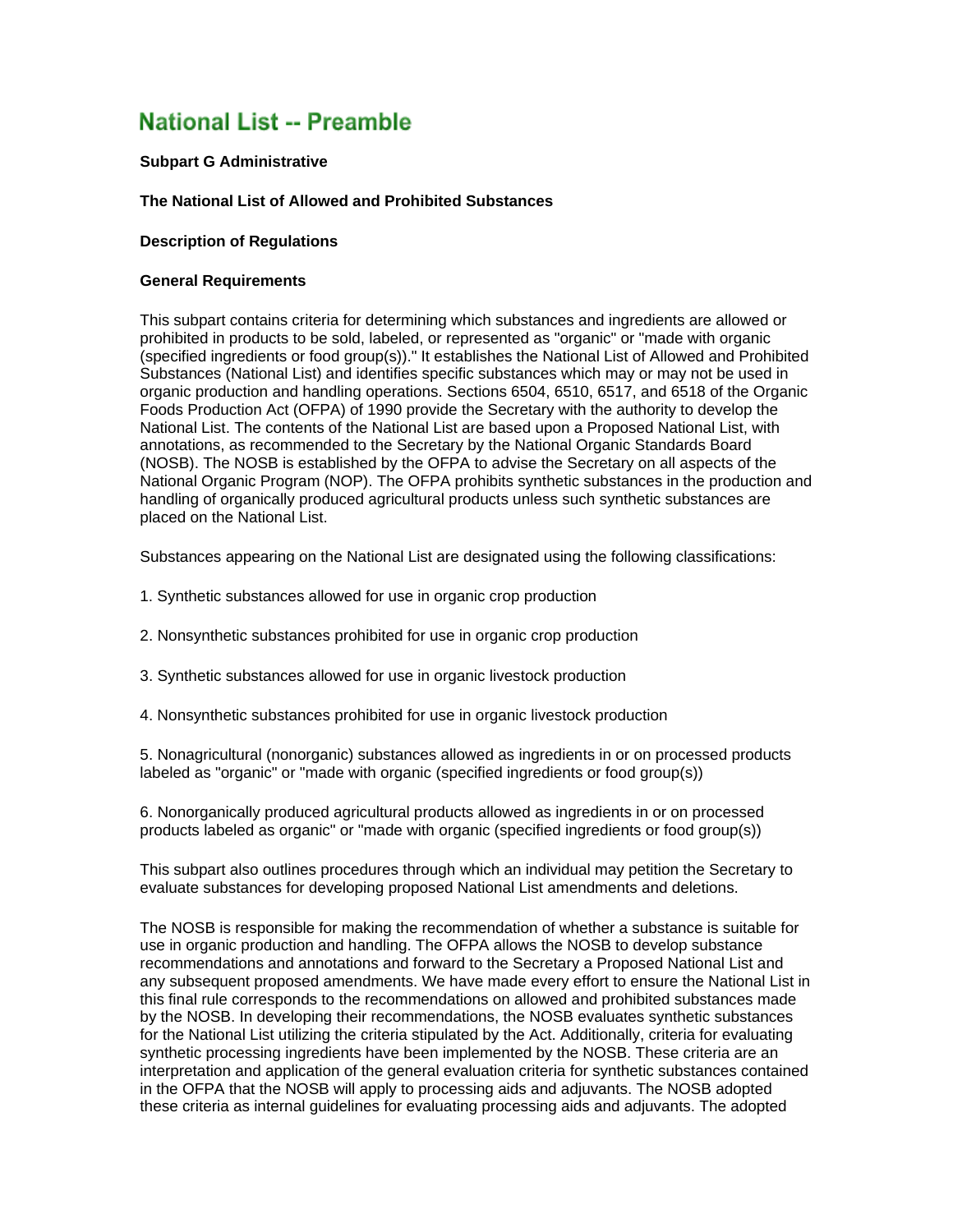criteria do not supersede the criteria contained in the OFPA or replace the Food and Drug Administration's (FDA) regulations related to food additives and generally recognized as safe (GRAS) substances. The NOSB has also provided recommendations for the use of synthetic inert ingredients in formulated pesticide products used as production inputs in organic crop or livestock operations. The Environmental Protection Agency (EPA) regulates and maintains the EPA Lists of Inert ingredients used for pesticide. In this final rule, EPA Inerts List 1 and 2 are prohibited, EPA List 3 is also prohibited unless specifically recommended as allowed by the NOSB, and EPA List 4 Inerts are allowed unless specifically prohibited.

In this final rule, only EPA List 4 Inerts are allowed as ingredients in formulated pesticide products used in organic crop and livestock production. The allowance for EPA List 4 Inerts only applies to pesticide formulations. Synthetic ingredients in any formulated products used as organic production inputs, including pesticides, fertilizers, animal drugs, and feeds, must be included on the National List. As sanctioned by OFPA, synthetic substances can be used in organic production and handling as long as they appear on the National List. The organic industry should clearly understand that NOSB evaluation of the wide variety of inert ingredients and other nonactive substances will require considerable coordination between the NOP, the NOSB, and industry. Materials review can be anticipated as one of the NOSB's primary activities during NOP implementation. Considering the critical nature of this task, the organic industry should make a collaborative effort to prioritize for NOSB review those substances that are essential to organic production and handling. The development and maintenance of the National List has been and will be designed to allow the use of a minimal number of synthetic substances that are acceptable to the organic industry and meet the OFPA criteria.

We expect the maintenance of the National List to be a dynamic process. We anticipate that decisions on substance petitions for the inclusion on or deletion from the National List will be made on an annual basis. Any person seeking a change in the National List should request a copy of the petition procedures that were published in the Federal Register (65 Fed Reg 43259 - 43261) on July 13, 2000, from the NOP. The National List petition process contact information is: Program Manager, National Organic Program, USDA/AMS/TMP/NOP, Room 2945-S, Ag Stop 0268, P.O. Box 96456, Washington, DC 20090-6456 or visit the NOP website: www.ams.usda.gov/nop. Substances petitioned for inclusion on the National List will be reviewed by the NOSB, which will forward a recommendation to the Secretary. Any amendments to the National List will require rulemaking and must be published for comment in the Federal Register.

Nothing in this subpart alters the authority of other Federal agencies to regulate substances appearing on the National List. FDA issues regulations for the safe use of substances in food production and processing. USDA's Food Safety and Inspection Service (FSIS) has the authority to determine efficacy and suitability regarding the production and processing of meat, poultry, and egg products. FDA and FSIS restrictions on use or combinations of food additives or GRAS substances take precedence over the approved and prohibited uses specified in this final rule. In other words, any combinations of substances in food processing not already addressed in FDA and FSIS regulations must be approved by FDA and FSIS prior to use. FDA and FSIS regulations can be amended from time to time under their rulemaking procedures, and conditions of safe use of food additives and GRAS substances can be revised by the amendment. It is important that certified organic producers and handlers of both crop and livestock products consult with FDA regulations in 21 CFR parts 170 through 199 and FSIS regulations in this regard. All feeds, feed ingredients, and additives for feeds used in the production of livestock in an organic operation must comply with the Federal Food, Drug, and Cosmetic Act (FFDCA). Animal feed labeling requirements are published in 21 CFR Part 501, and new animal drug requirements and a listing of approved animal drugs are published in 21 CFR Parts 510-558. Food (feed) additive requirements, a list of approved food (feed) additives generally recognized as safe substances, substances affirmed as GRAS, and substances prohibited from use in animal food or feed are published in 21 CFR 570-571, 21 CFR 573, 21 CFR 582, 21 CFR 584, and 21 CFR 589, respectively. Furthermore, the Food and Drug Administration has worked closely with the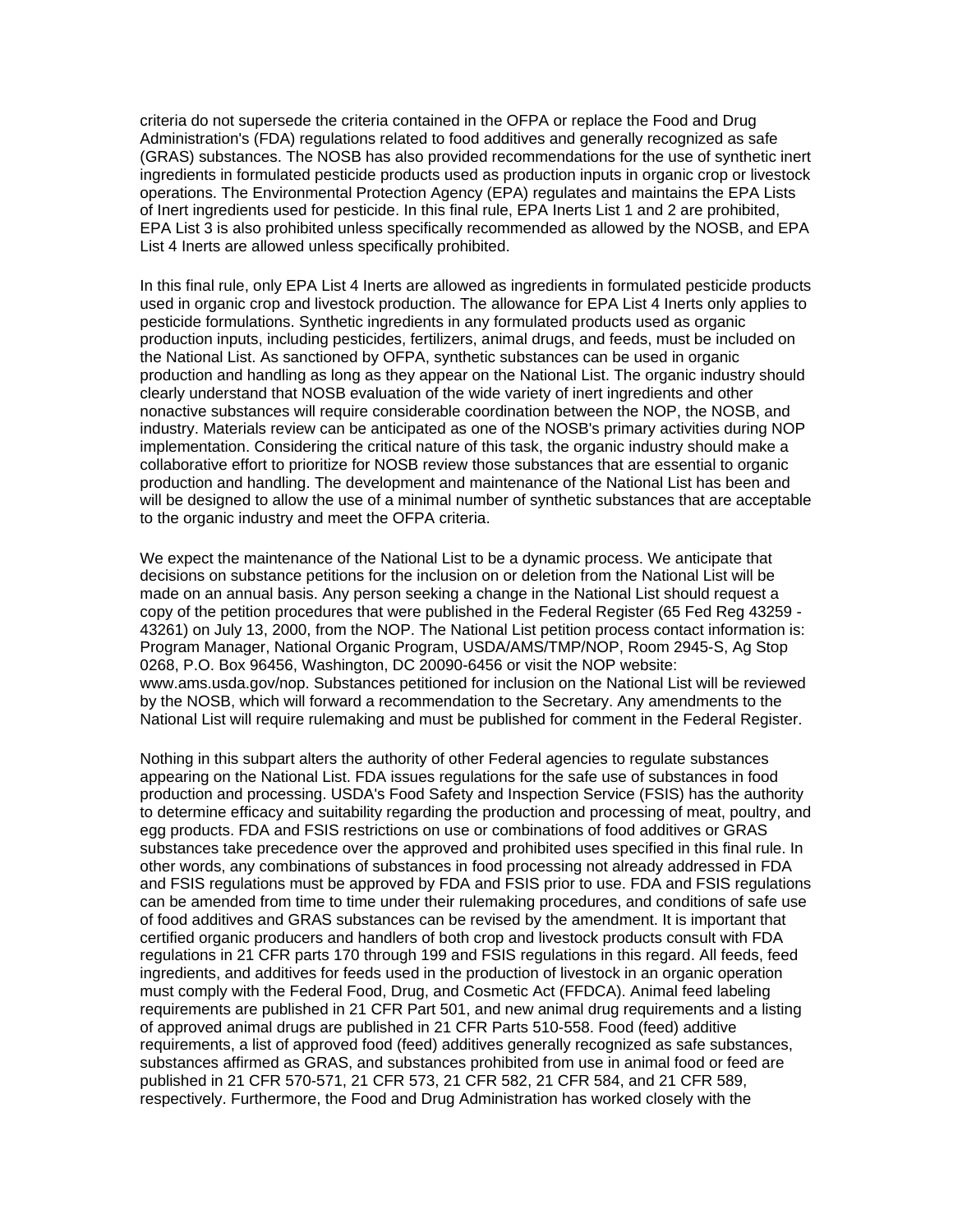Association of American Feed Control Officials (AAFCO) and recognizes the list of additives and feedstuffs published in the AAFCO Official Publication, which is updated annually.

Under the Federal Insecticide, Fungicide, and Rodenticide Act (FIFRA), EPA regulates the use of all pesticide products, including those that may be approved for use in the NOP. In registering a pesticide under FIFRA, EPA approves the uses of each pesticide product. It is a violation of FIFRA to use a registered product in a manner inconsistent with its labeling. The fact that a substance is on the National List does not authorize use or a pesticide product for that use if the pesticide product label does not include that use. If the National List and the pesticide labeling conflict, the pesticide labeling takes precedence and may prohibit a practice allowed on the National List.

# **National List - Changes Based On Comments**

This subpart differs from the proposal in several respects as follows:

(1) Comprehensive Prohibition on Excluded Methods. Many commenters supported a comprehensive prohibition on the use of excluded methods in organic production and handling. These commenters stated that the proposed language on excluded methods could have allowed some uses since the general prohibition described in section 205.301 of the proposed rule could be interpreted as applying only to multiingredient products. In order to provide a comprehensive prohibition on the use of excluded methods, we incorporated a new provision within section 205.105. A more comprehensive discussion of this issue is found in subpart B, Applicability.

(2) Substance Evaluation Criteria for the National List. Commenters stated that the final rule should include in the regulation text the evaluation criteria utilized by the NOSB for the development of substance recommendations. We agree, and we have inserted the substance evaluation criteria developed by the NOSB for processing ingredients and cited the criteria within the Act (7 U.S.C. 6518(m)) for crops and livestock production as new provisions for section 205.600, which is now entitled "Evaluation criteria for allowed and prohibited substances, methods, and ingredients."

(3) Substances Approved for Inclusion on the National List. Commenters stated that the National List did not contain all of the substances recommended by the NOSB for inclusion on the National List of Allowed and Prohibited Substances. We agree and have added the following substances consistent with the most recent NOSB recommendations:

## Crop Production:

Lime sulfur as a plant disease control substance

Elemental sulfur as a plant or soil amendment

Copper as a plant or soil micronutrient

Streptomycin sulfate as plant disease control substances with the annotation " for fire blight control in apples and pears only"

Terramycin (oxytetracycline calcium complex) as a plant disease control substance with the annotation "for fire blight control only"

Magnesium sulfate as a plant or soil amendment with the annotation "allowed with a documented soil deficiency"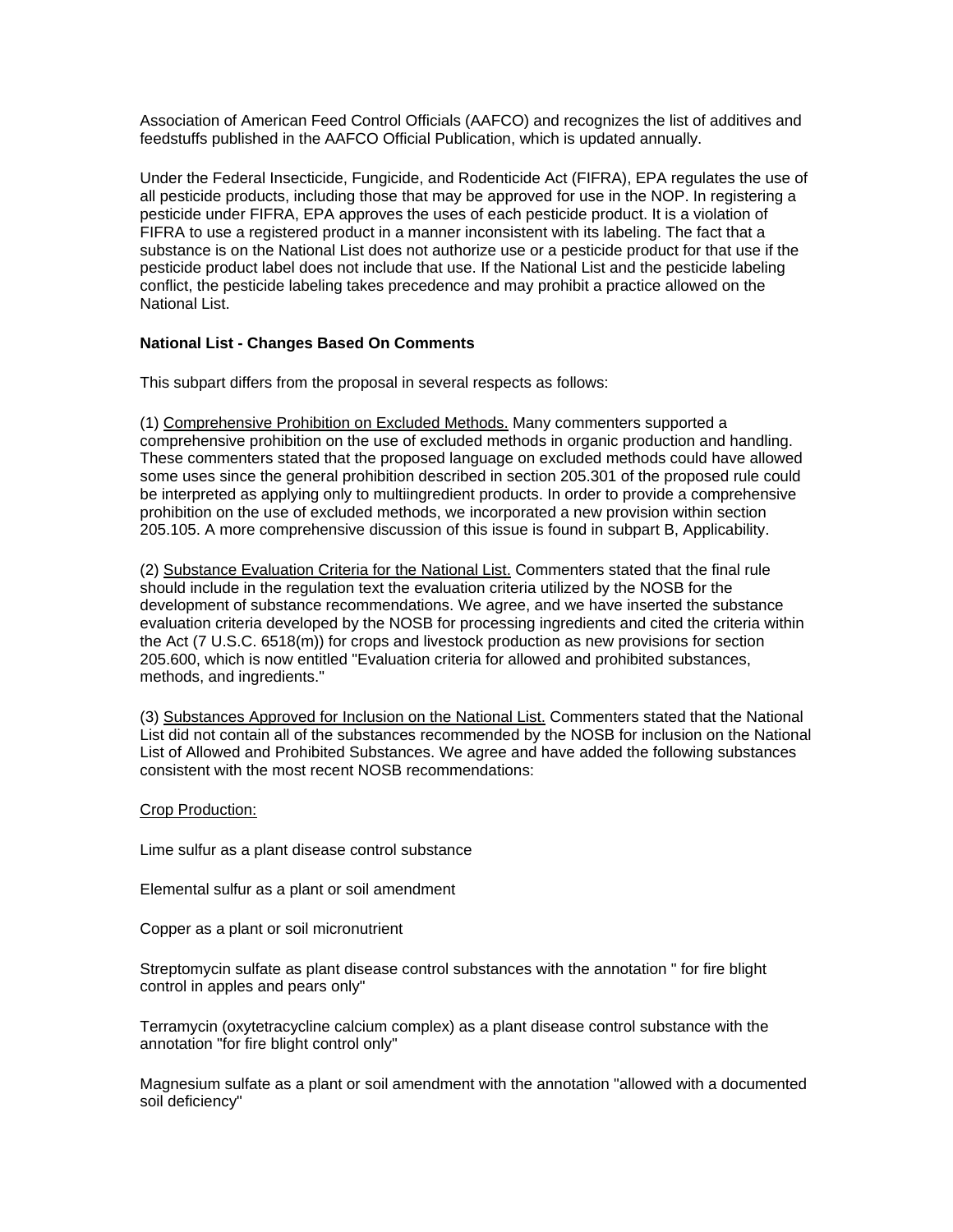Ethylene as a plant growth regulator, with the annotation "for regulation of pineapple flowering"

We have added sodium nitrate and potassium chloride to the National List as nonsynthetic substances prohibited for use in crop production unless used in accordance with the substance annotations. Sodium nitrate is prohibited unless use is restricted to no more than 20 percent of the crop's total nitrogen requirement. Potassium chloride is prohibited unless derived from a mined source and applied in a manner that minimizes chloride accumulation in the soil. These additions are discussed further in item 3 under Changes Based on Comments, subpart C.

## Livestock Production:

Oxytocin with the annotation "for use in postparturition therapeutic applications"

EPA List 4 inert ingredients as synthetic inert ingredients for use with nonsynthetic substances or synthetic substances allowed in organic livestock production.

Several commenters recommended that the final rule should specify which nonsynthetic substances are prohibited for use in livestock production. These commenters stated that the proposed rule prohibited six such substances for use in crop production and maintained that an analogous list for livestock operations would be beneficial. Of the six nonsynthetic substances in the proposed rule prohibited for use in crop production, four were based on NOSB recommendations (strychnine, tobacco dust, sodium fluoaluminate (mined), and ash from burning manure) and two were based on statutory provisions in the OFPA (arsenic and lead salts). After reviewing these substances and the NOSB recommendations, we determined that the prohibition for one, strychnine, also applies to livestock production. Individuals may petition the NOSB to have additional nonsynthetic substances prohibited for use in organic crop and livestock production.

Organic Handling (Processing):

Tribasic calcium phosphate

Nonsynthetic colors

Flavors, with the annotation "nonsynthetic sources only and must not be produced using synthetic solvents and carrier systems or any artificial preservatives"

Nonsynthetic waxes, carnauba wax, wood resin

Cornstarch (native), gums, kelp, lecithin and pectin were moved from section 205.605 to section 205.606

(4) Substance Removed from the National List. Commenters stated that certain substances on the National List in the proposed rule had not been recommended by the NOSB. We agree with the comment that the NOSB did not recommend that magnesium should be allowed as a plant or soil micronutrient and have removed it from the National List.

(5) Changes in Substance Annotations on the National List. Commenters stated that certain annotations in the proposed rule did not capture the precise recommendations of the NOSB. We agree and have amended the annotations within the National List as follows:

The annotation for hydrated lime as a plant disease control substance now states, "must be used in a manner that minimizes accumulation of copper in the soil."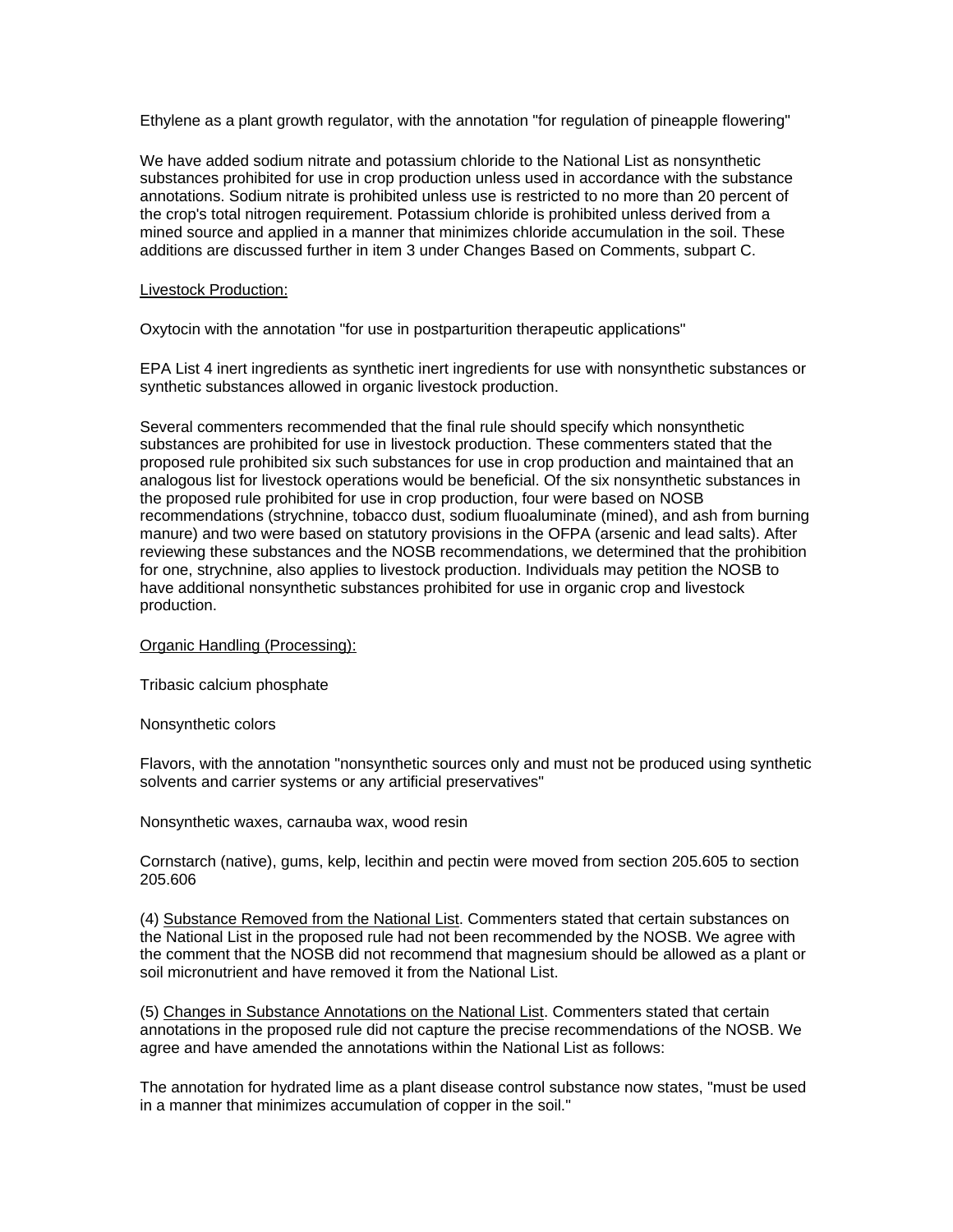The annotation for horticultural oils as an insecticide substance and as a plant disease control substance now states, "Narrow range oils as dormant, suffocating, and summer oils."

The annotation for hydrated lime in livestock production now states, "not permitted for soil application or to cauterize physical alterations or deodorize animal wastes."

The annotation for the allowed synthetic parasiticide Ivermectin has been modified to state that the substance may not be used during the lactation period of breeding stock.

The annotation for trace minerals and vitamins allowed as feed additives has been modified and now states, "used for enrichment or fortification when FDA approved."

The annotation for magnesium sulfate in organic handling now states, "nonsynthetic sources only."

The annotation for EPA List 4 Inerts allowed in crop and livestock production has been modified to state, "...for use with nonsynthetic substances or synthetic substances listed in this section..."

(6) Sulfur Dioxide for Organic Wines. Many commenters recommended that this final rule should allow for the use of sulfur dioxide in wine labeled "made with organic grapes." They argued that sulfur dioxide is necessary in organic wine production and that prohibiting its use would have a negative impact on organic grape production and wineries that produce wine labeled "made with organic grapes." The prohibition on the use of sulfur dioxide in the proposed rule was based upon the requirement in the Act that prohibited the addition of sulfites to organically produced foods. However, a change in the Act now allows the use of sulfites in wine labeled as "made with organic grapes." Therefore, we have added sulfur dioxide to the National List with the annotation, "for use only in wine labeled 'made with organic grapes,' Provided, That, total sulfite concentration does not exceed 100 ppm." The label for the wine must indicate the presence of sulfites. This addition to the National List is also in agreement with the NOSB recommendation for allowing the use of sulfur dioxide in producing wine to be labeled as "made with organic grapes."

## **National List - Changes Requested But Not Made**

This subpart retains from the proposed rule regulations on which we received comments as follows:

(1) Restructuring the National List. Commenters requested a restructuring of the National List to improve its clarity and ease of use. Some of the commenters asked for minor changes involving the wording of section titles. Other commenters were opposed to the categories used in the National List because the categories are not in compliance with the Act. In its June 2000 meeting, the NOSB asked the NOP to review a proposal from a research institute proposing that processing materials for the National List be categorized according to industry standards. This proposal recommended including new sections for substances used in "made with..." and substances used in the 5-percent nonorganic portion of "organic" multiingredient products. We agree that the present structure of the National List may not have optimum clarity and ease of use**.** However, extensive restructuring of the National List without additional NOSB consideration and public discussion would be a significant variation from the policy that established the National List for this final rule. The NOP will work with the NOSB and the public to refine the National list consistent with industry norms and public expectations.

(2) Use of EPA List 4 Inerts. The proposed rule allowed EPA List 4 Inerts to be used as synthetic inert ingredients with allowed synthetic active ingredients in crop production. Some commenters stated that certain substances among the EPA List 4 inerts should not be allowed in organic production. Some commenters went further and recommended that the allowance for synthetic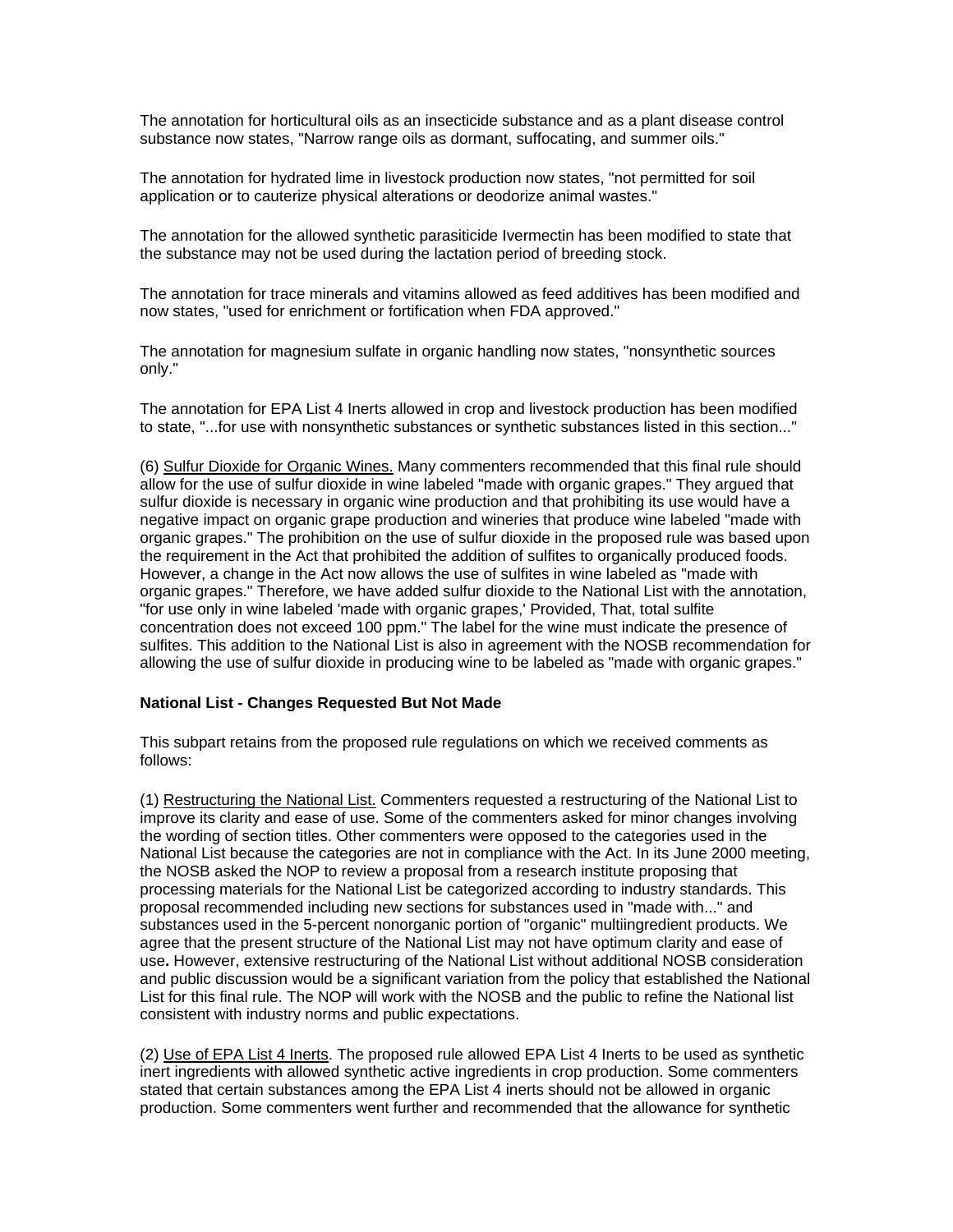inert ingredients should be limited to the subset of materials that the EPA designates as List 4A. We do not agree with these commenters and have retained the allowance for all inerts included on EPA List 4. List 4 inerts are classified by EPA as those of "minimal concern"and, after continuing consultation with EPA, we believe there is no justification for a further restriction to List 4A. If commenters believe that a particular List 4 inert should not be allowed in formulated products used in organic production, they can petition the NOSB to have that substance prohibited.

(3) Removing Vaccines from the National List. Some commenters asserted that vaccines should not be included on the National List because the NOSB had never favorably recommended their use in livestock production. However, the OFPA authorizes the use of vaccines, and in 1995, the NOSB recommended allowing their use. The NOSB stated that use of vaccines may be necessary to ensure the health of the animal and to remain in compliance with Federal, State, or regional regulations. We agree with the NOSB's recommendation and have retained vaccines as an allowed substance in livestock medication.

(4) Adding Amino Acids to the National List. Some commenters recommended that amino acids should be added to the National List as allowed synthetic substances for livestock production. We have not added amino acids to the National List because the NOSB has not recommended that they should be allowed. This subject is discussed further in item 4, Livestock - Changes Based on Comments, subpart C.

(5) Creating a Category for Prohibited Nonsynthetic Seed Treatments. A commenter stated that the National List of nonsynthetic substances prohibited for use in crop production should include provisions for seed treated with a nonsynthetic substance. This commenter stated that the final rule should acknowledge that a nonsynthetic seed treatment could be prohibited on the National List. We do not believe it is necessary to include a separate category for seed treatments under the prohibited nonsynthetic section of the National List. An individual may petition the NOSB to have a particular nonsynthetic seed treatments placed on the prohibited list without creating a new category for seed treatments.

(6) Creating a Category for Treated Seed and Toxins Derived from Bacteria. Commenters stated that the National List of synthetic substances allowed in crop production should include categories for treated seed and toxins derived from bacteria. These commenters stated that these categories are sanctioned by the OFPA, and failure to consider them would place a significant burden on organic producers. We believe it is unnecessary to include these categories on the National List. Specific substances from these categories could be incorporated in existing categories that reflect their function, such as plant disease control or insecticide. An individual may submit petitions to the NOSB to have specific substances from these categories considered for inclusion on the National List.

(7) Remove Categories for Feed Supplements. A commenter stated that it was inappropriate for the National List of synthetic substances allowed in livestock production to contain categories for feed supplements and feed additives because they are not authorized in the OFPA. We disagree with this commenter because the identification of categories on the National List does not mean that all substances within that category are allowed. The categories help to clarify which types of materials may be included on the National List. The substances included under the categories of feed supplements and feed additives were recommended by the NOSB and added to the National List with the Secretary's approval.

(8) Neurotoxic Substances on the National List. Many commenters requested that the NOP remove particular substances from section 205.605 of the National List. They stated these substances were sources of neurotoxic compounds that negatively effect human health. The substances cited were yeast (autolysate and brewers), carrageenan, and enzymes. Moreover, these commenters argued against including on the National List some amino acids or their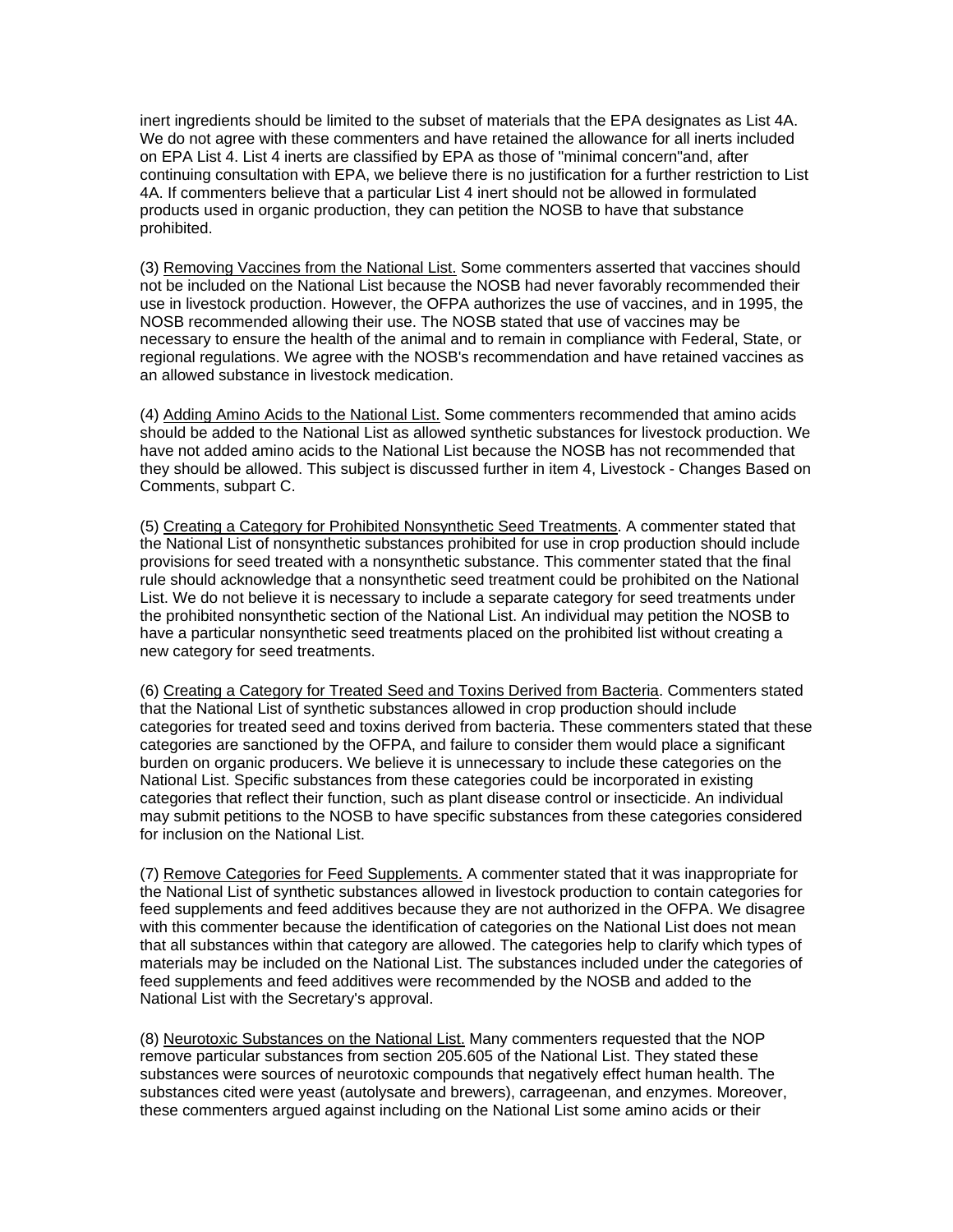derivatives which the commenters claim have neurotoxic side effects. These commenters requested that amino acids should be prohibited from the National List due to the possibility that neurotoxic substances could be utilized for either organic agricultural production or handling.

We do not agree with the requests of the commenters and we have not made the requested changes. There are no amino acids currently on the National List; therefore, synthetic sources of amino acids are prohibited. Unless recommended for use by the NOSB, synthetic amino acids will not be included on the National List. The NOP has established a petition process for substances to be evaluated for inclusion on or removal from the National List of Allowed and Prohibited Substances in organic production and handling. Anyone seeking to have a particular substance removed from the National List may file a substance petition to amend the National List.

(9) EPA List 4 Inerts for Organic Processing. A few commenters recommended that substances in EPA List 4 inerts that are allowed for use in crop production also be allowed for use as processing materials. We do not agree, and we have not included EPA List 4 Inerts on the National List for organic handling. Inerts listed on EPA List 4 have been evaluated and approved for use in pesticide formulations, not for use as processing materials. Inerts that are included on EPA List 4 would have to be further evaluated to determine whether such materials meet the criteria for inclusion on the National List.

(10) Modifying Annotations of Organic Processing Substances. One commenter requested that the Department modify the annotation for phosphoric acid to include its use as a processing aid. We have not made the suggested change. Any change in the annotation of a substance can only occur through an NOSB recommendation. Individuals or groups can use the petition process to submit substance petitions to the NOSB for the evaluation to be included on or removed from the National List.

(11) Nutritional Supplementation of Organic Foods. Some commenters asserted that 21 CFR 104.20 is not an adequate stand-alone reference for nutritional supplementation of organic foods. As a result, these commenters recommended that the final rule include as additional cites 21 CFR 101.9(c)(8) for FDA-regulated foods and 9 CFR 317.30(c), 318.409(c)(8) for foods regulated by FSIS to support 21 CFR 104.20. We did not implement the suggested changes of the commenters. Section 205.605(b)(20) in the proposed rule allowed the use of synthetic nutrient vitamins and minerals to be used in accordance with 21 CFR 104.20, Nutritional Quality Guidelines For Foods, as ingredients in processed products to be sold as "organic" or "made with..." The commenters recommended cites, 21 CFR 101.9(c)(8) for FDA-regulated foods and 9 CFR 317.30(c); section 318.409(c)(8) did not provide provisions for nutritional supplementation of foods. Instead, these suggested cites were particularly aimed toward: (1) the declaration of nutrition information on the label and in labeling of a food; (2) labeling, marking devices, and containers; (3) entry into official establishments; and (4) reinspection and preparation of products. The NOP, in consultation with FDA, considers 21 CFR 104.20 to be the most appropriate reference regarding nutritional supplementation for organic foods.

## (12) National List Petition Process as Part of the Final Rule.

Commenters have requested that the National List Petition Process, approved by the NOSB at its June 2000 meeting (and published in the Federal Register on July 13, 2000), be included in the final rule. We do not agree with the commenters, and we have retained the National List Petition Process regulation language from the proposed rule. We have separated the specific petition process from the regulation to provide for maximum flexibility to change and clarify the petition process to accommodate new considerations developed during the NOP implementation. If this process were part of this final rule, updates to the petition process would require notice and comment rulemaking. Any changes in the National List that may be a result of the petition process, however, would require notice and comment rulemaking.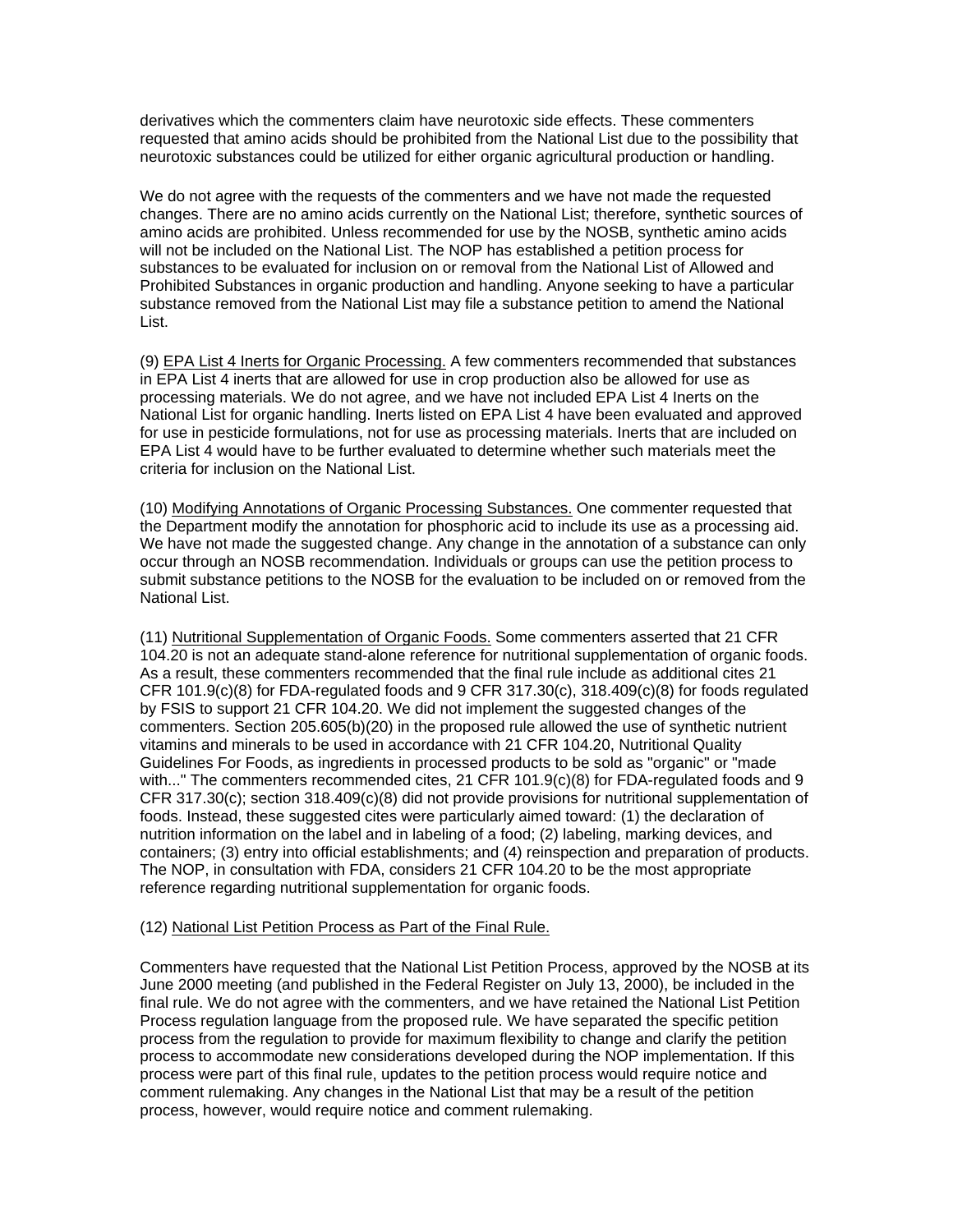(13) Nonapproved Substance Amendments to the National List. Commenters also requested to have many substances that are not on the National List and that have not be recommended by the NOSB for use in organic production and handling be added to the National List. We do not agree. Amendments to the National List must be petitioned for NOSB consideration, must have an NOSB recommendation**,** and must be published for public comment in the Federal Register.

# **National List - Clarifications**

Clarification is given on the following issues raised by commenters as follows:

(1) Inerts Use in Botanical or Microbial Pesticides. Commenters expressed concern that the prohibition on the use of EPA List 3 inerts would prevent organic producers from using certain botanical or microbial formulated products that are currently allowed under some certification programs. These commenters requested that the NOP and the NOSB expedite the evaluation of List 3 inerts used in nonsynthetic formulated products to prevent the loss of certain formulated products. The prohibition of List 3 inerts was based on the recommendation of the NOSB to add only those substances from List 4 to the National List. The NOSB also recommended that individual inert substances included on List 3 could be petitioned for addition to the National List. The NOP has requested that the NOSB identify for expedited review those List 3 inerts that are most important in formulated products used in organic production. Individuals may petition to have these inerts considered for inclusion on the National List. Additionally, the NOP will work with the EPA and the registrants of formulated products to expedite review of List 3 inerts currently included in formulated products used in organic production. Unless List 3 inerts are moved to List 4 or individually added to the National List, they are prohibited for use in organic production.

(2) Prohibiting Ash, Grit, and Screenings Derived from Sewage Sludge. Many commenters recommended that the ash, grit, and screenings derived from the production of sewage sludge should be added to the National List as nonsynthetic materials prohibited for use in crop production. While the use of sewage sludge, including ash, grit, and screenings, is prohibited in organic production, we did not add them to the National List as prohibited nonsynthetic substances. This subject is discussed further under subpart A, Definitions - Changes Requested But Not Made.

(3) Allowed Uses for Pheromones. Some commenters were concerned that the annotation for using pheromones as "insect attractants" was too limiting and would not include uses such as mating disruption, trapping, and monitoring. The annotation for pheromones does not preclude any use for a pheromone that is otherwise allowed by Federal, State, or local regulation.

(4) Nonagricultural Products as Livestock Feed Ingredients. Some commenters questioned whether nonsynthetic, nonagricultural substances such as fishmeal and crushed oyster shell needed to be added to the National List to be used in livestock feed. Nonsynthetic substances do not have to appear on the National List and may be used in organic livestock feed, provided that they are used in compliance with the FFDCA. This subject is discussed further under item 4, Livestock - Changes Based on Comments, subpart C.

(5) Chlorine Disinfectant Limit Annotation for Organic Production and Handling. Some commenters requested clarification on the annotation for using chlorine materials as an allowed synthetic substance in crop and handling operations. The annotation in the proposed rule, which has been retained in the final rule, stated that "residual chlorine levels in the water shall not exceed the maximum residual disinfectant limit under the Safe Water Drinking Act." With this annotation, the residual chlorine levels at the point where the waste water stream leaves the production or handling operation must meet limits under the Safe Drinking Water Act.